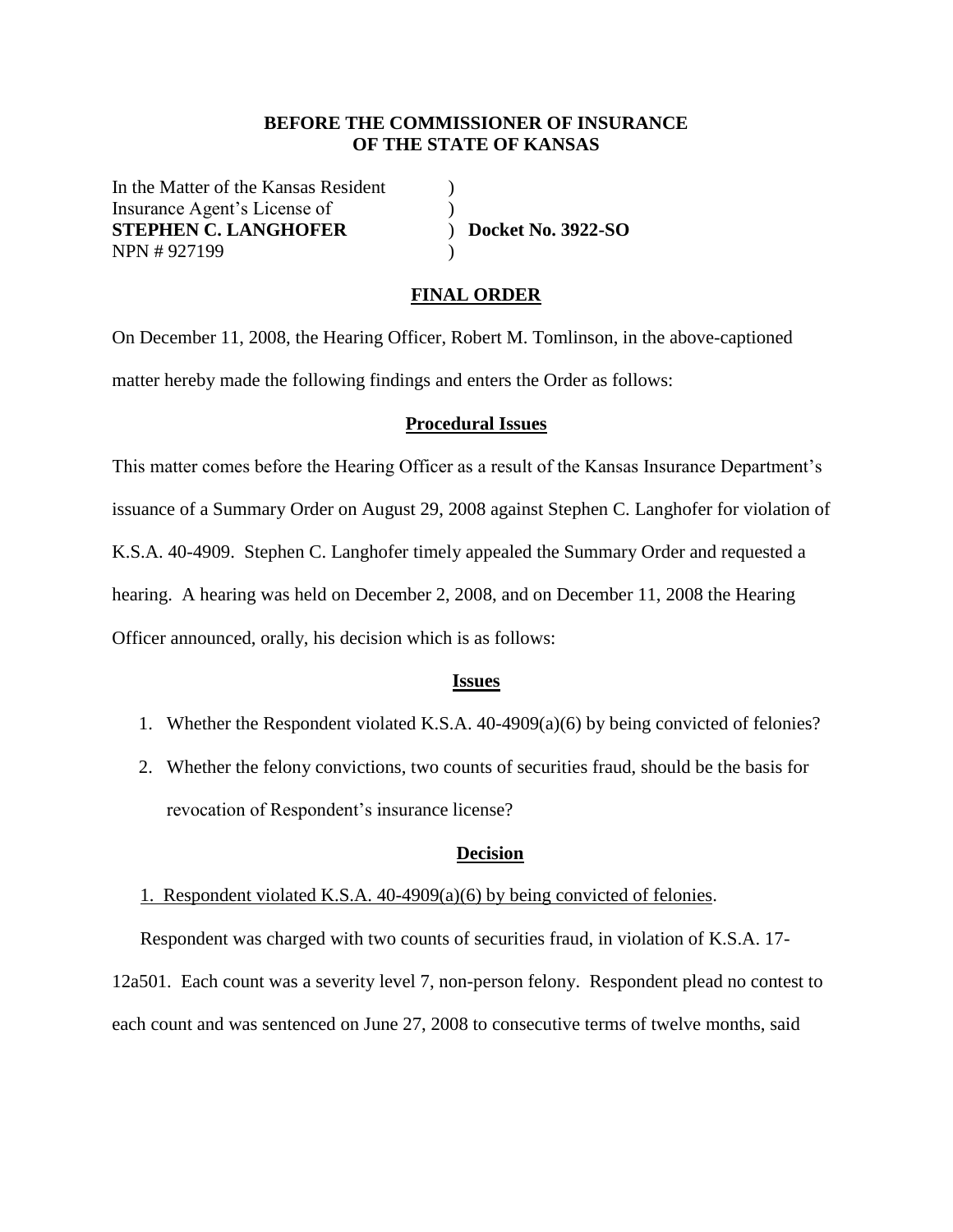incarceration suspended and Respondent placed on probation for twenty four months. As part of his probation, Respondent was ordered to pay \$717,348 in restitution to a total of 34 victims.

K.S.A. 2006 Supp. 40-4909 states, in pertinent part:

(a) the commissioner may deny, suspend, revoke, or refuse renewal of any license issued under this act if the commissioner finds that the applicant or license holder has:

(6) Been convicted of a misdemeanor or felony.

There is no question that Respondent has violated the above statute.

2. Two counts of securities fraud are the basis for revocation of Respondent's insurance license

Respondent's counsel argues that the Hearing Officer has discretion in deciding whether

K.S.A. 2006 Supp. 40-4949(a)(6) requires the revocation of the license, as opposed to some less severe discipline. The Hearing Officer agrees that he has discretion. However, when viewing the nature of the violation of the criminal law, the Hearing Officer looks to whether the crime involves a breach of a fiduciary duty. In this case, securities fraud does indeed fall within that type of crime.

## **Holding**

Because Respondent violated his fiduciary duty to the victims of the crimes he plead to, as well as Respondent's duty to the insurance market, Stephen C. Langhofer's license to sell insurance in the State of Kansas is **REVOKED**. All other issues, holdings, findings and statements in the record are incorporated herein by reference.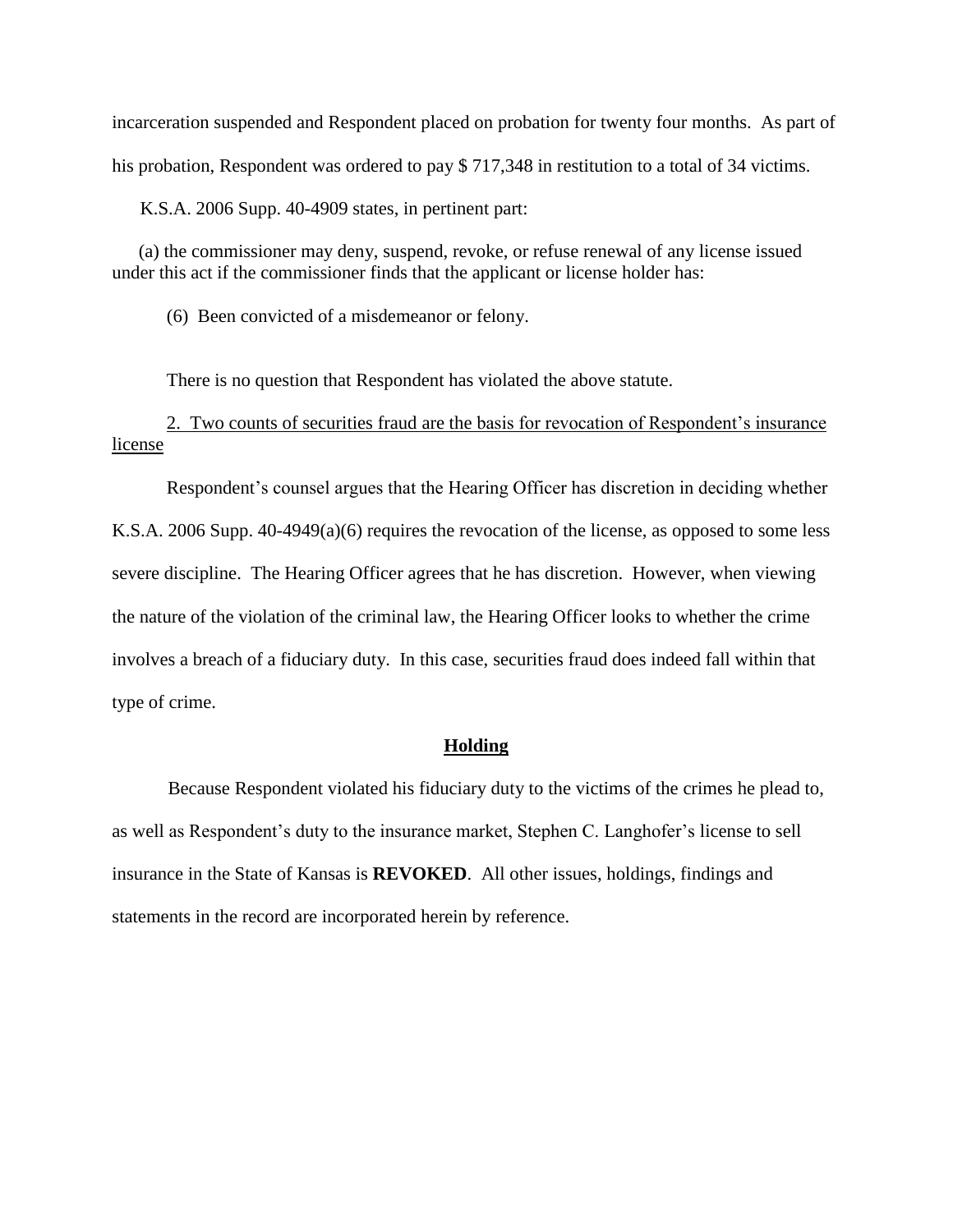## **IT IS SO ORDERED THIS \_\_5th\_\_ DAY OF JANUARY, 2009, IN THE CITY OF TOPEKA, COUNTY OF SHAWNEE, STATE OF KANSAS.**



 $\angle$ s/ Robert Tomlinson $\angle$ Robert M. Tomlinson Hearing Officer

# **NOTICE OF RIGHTS**

Pursuant to K.S.A. 77-601 *et seq.*, Stephen C. Langhofer is entitled to judicial review of this Final Order. The petition for judicial review must be filed within thirty (30) days of service of this Final Order (plus three [3] days for service by mail pursuant to K.S.A. 77- 531). In the event Stephen C. Langhofer files a petition for judicial review pursuant to K.S.A. 77-613(e), the Agency Officer to be served on behalf of the Kansas Insurance Department is:

John W. Campbell, General Counsel Kansas Insurance Department 420 SW 9<sup>th</sup> Street Topeka, KS 66612